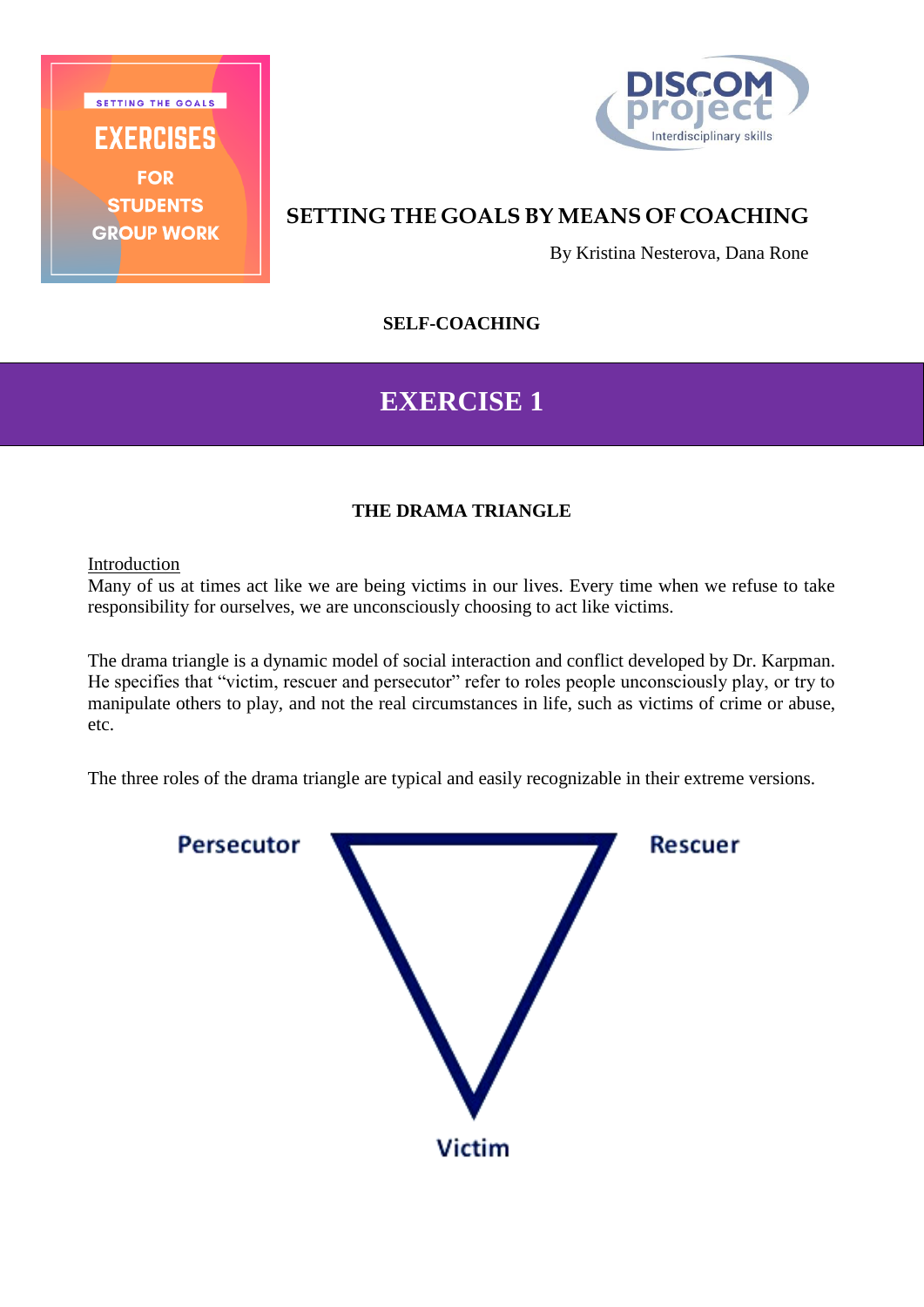- $\bullet$   $V =$  victims victims usually feel helpless, oppressed and powerless. Their typical attitude is "Poor me!" Victims are unable to make decisions, solve problems, take responsibilities for their own lives. Being powerless, victims constantly seek for rescuers to save them and solve their problems.
- **R** = **rescuer.** The stance of a rescuer is "Let me help you." Rescuers can feel guilty if they do not 'save' someone. Although rescuers have positive intentions, their attitude at times has negative impact. It keeps the Victim dependent and gives the Victim permission to fail. The role of rescuer, in reality, is an avoidance of dealing with their own issues.
- **P** = **persecutor**. Persecutors are controlling, authoritative and unpleasant to deal with. They usually criticize and blame the victim, set strict limits, but they don't actually solve any problems or help anyone else. They make the victim feeling 'small' through threats and bullying. On the other hand, persecutors are scared of being a victim themselves.

Now: Divide into groups of 4-6 students and read the following two fictional stories. After reading these stories:

1) Discuss in the groups who from these 4 fictional characters is right and who is wrong?

2) Distribute roles of:  $V =$  victim;  $R =$  rescuer and  $P =$  persecutor for each speaker. Note, one speaker can keep switching roles during the conversation.

### **A. Story**

#### **The first situation is happening between Richard and Ann, a married couple with children.**

Richard: You burned dinner again! That's not the first time this month, Ann!

Ann: Well, little Johnny fell and skinned his elbow, poor thing. I was busy getting him a bandage and the dinner accidentally burnt.

Richard: You baby that kid too much!

Ann: I do not think you would want him to get an infection. I'd end up taking care of him while he's sick.

Richard: He's big enough to be able to get his own bandage.

Ann: I just didn't want leave our son bleeding all over the carpet.

Richard: You know, that's the problem with these kids? They expect you to do everything for them

Ann: That's natural, they are just children.

Richard: I work like a dog all day at a job I hate…

Ann: Yes, you do work very hard, dear.

Richard: And I can't even have a good dinner home!

Ann: I can cook something else, it won't take too long.

Richard: A waste of an expensive steak!

Ann: Well maybe if you could have stood up out of your chair for a minute while I was busy, it wouldn't have gotten burned!

Richard: You didn't say anything! How was I supposed to know?

Ann: As if you couldn't hear Johnny crying? You always ignore the kids!

Richard: I do not. I just need time to sit and relax and unwind after working all day! You don't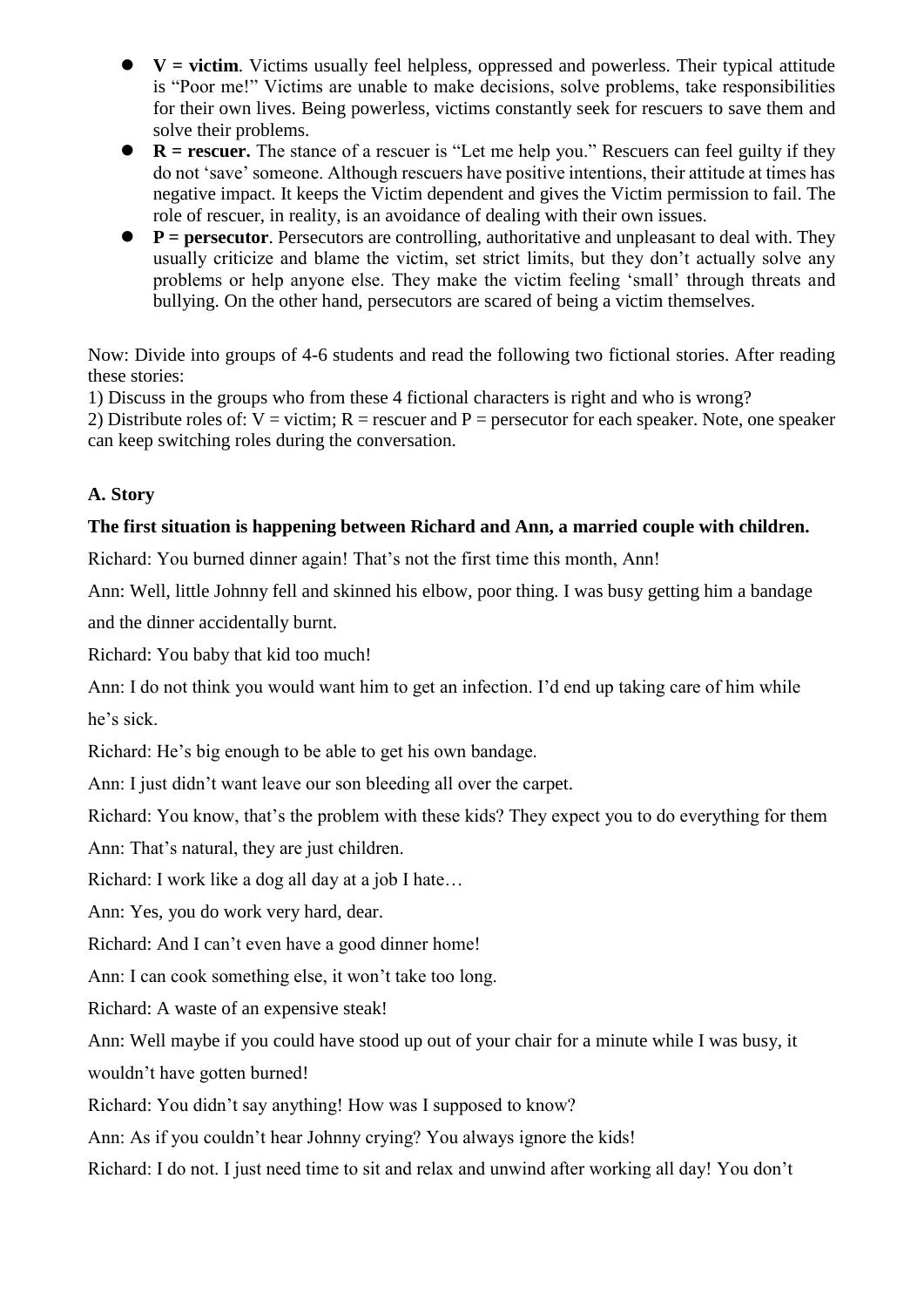know what it's like…

Ann: Sure, as if taking care of the house and kids isn't work!

#### **B. Story**

### **The second fictional argument is happening between David and Kathy, a young couple.**

David: Kathy, why are you late again? I am sick of it, you are always late!

Kathy: I'm sorry, I just did not hear my alarm ringing. Please don't be mad at me.

David: Well, you have absolutely no respect for my time. I've no idea why I still put up with you!

Kathy: But you are not perfect yourself. Stop yelling at me otherwise you will regret it!

David: OK, OK. Calm down. I didn't mean to upset you.

Kathy: Well you never help me with my lateness so what do you expect?

David: OK, so from now on I will make sure you get out of the house on time.

## **After compiling the exercise, discus in the groups: who could be a missing person in the given situations?**

**\_\_\_\_\_\_\_\_\_\_\_\_\_\_\_\_\_\_\_\_\_\_\_\_\_\_\_\_\_\_\_\_\_\_\_\_\_\_\_\_\_\_\_\_\_\_\_\_\_\_\_\_\_\_\_\_\_\_\_\_\_\_\_\_\_\_\_\_\_\_\_\_\_\_\_\_\_\_\_\_ \_\_\_\_\_\_\_\_\_\_\_\_\_\_\_\_\_\_\_\_\_\_\_\_\_\_\_\_\_\_\_\_\_\_\_\_\_\_\_\_\_\_\_\_\_\_\_\_\_\_\_\_\_\_\_\_\_\_\_\_\_\_\_\_\_\_\_\_\_\_\_\_\_\_\_\_\_\_\_\_ \_\_\_\_\_\_\_\_\_\_\_\_\_\_\_\_\_\_\_\_\_\_\_\_\_\_\_\_\_\_\_\_\_\_\_\_\_\_\_\_\_\_\_\_\_\_\_\_\_\_\_\_\_\_\_\_\_\_\_\_\_\_\_\_\_\_\_\_\_\_\_\_\_\_\_\_\_\_\_\_**

#### **Conclusion**

'The only way to "escape" the drama triangle is to function as an "adult" and not participate in the game.'

– John Goulet, MFT, [Breaking the Drama Triangle](http://www.johngouletmft.com/Breaking_The_Drama_Triangle_Newest.pdf)

Each role of the drama triangle has its own outcomes. Rescuers take care of Victims and feel good about it. Victims are usually convinced that they are powerless or defective and needing rescue. This way have someone to blame for their failures and to solve their problems for them. In of these circumstances, Persecutors get a feeling of being more powerful and 'higher' than both victim and rescuer.

The biggest cost of this 'role-play' is to keep going a dysfunctional social dynamic and to miss out on the possibilities of healthy and strong relationships.

In fact, if every participant of the drama triangle starts making decisions for themselves and taking responsibility for their own life, the triangle will no longer 'poison' the interpersonal relationship.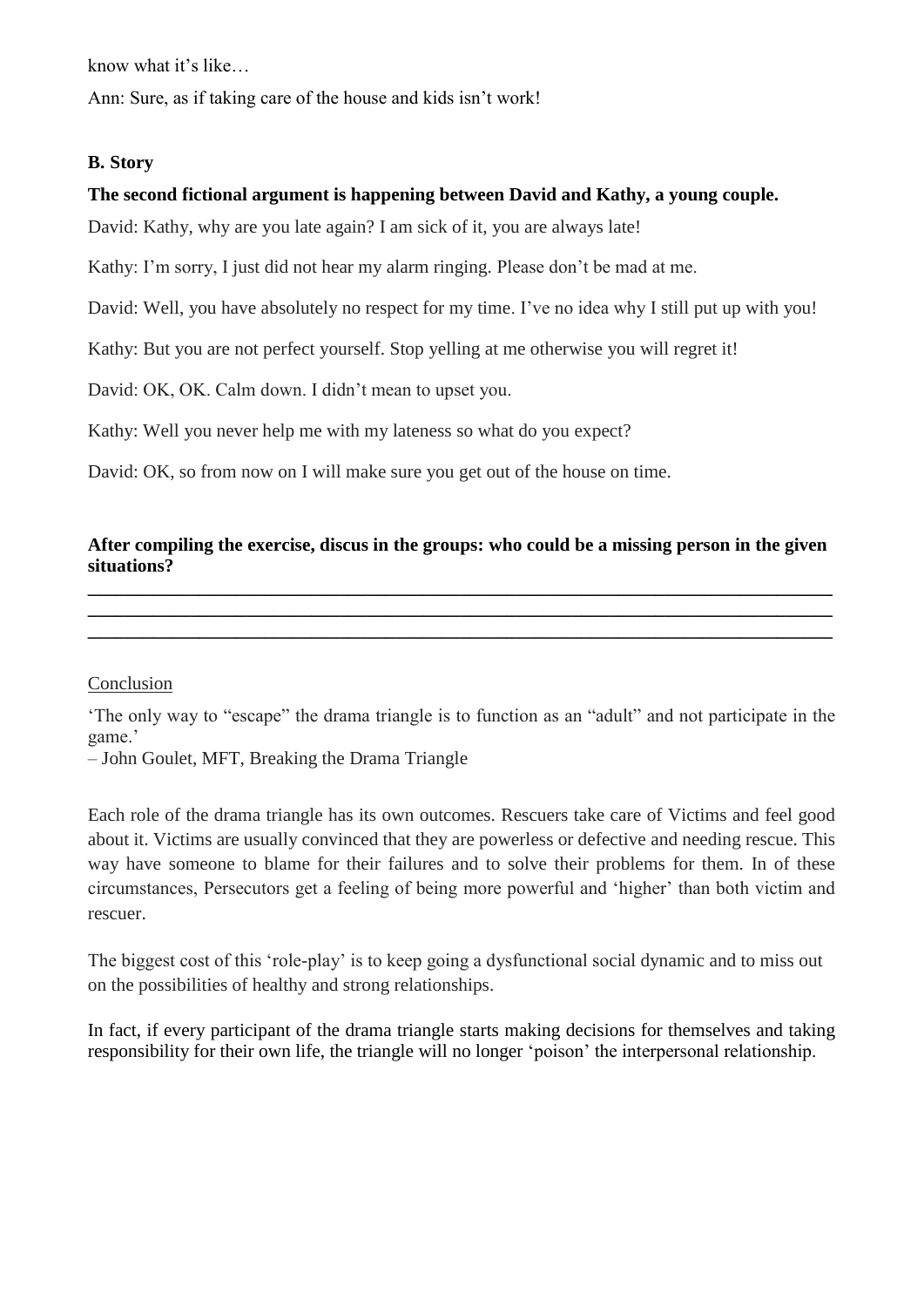# **EXERCISE 2**

#### **POWERFUL QUESTIONS**

#### **Introduction**

Most people think of coaching as giving advice and instructions. In reality, coaching is an art of questioning. Good coaching questions are often complex but powerful and there is more than one right answer. Powerful coaching questions help a coachee to think and uncover what's really important for them.

This exercise helps to learn the importance of asking the 'right' questions in order to get a powerful answer.

1) Divide into groups of 4-6 students.

2) Choose 1 person among you, who plays role of the "Client".

3) The "Client" formulates to a group a request or a goal, which the Client wants to accomplish in the nearest future. For instance "I want to write and publish a novel".

4) The rest of the group members perform a team coaching.

5) The Client announces his/her request, and the team of coaches start questioning clockwise.

6) The Client gives one answer to each question.

7) There should be 2 or 3 rounds, so every coach has a chance to ask 2-3 questions, one at a time.

8) After each question asked, everybody in the group (Client and coaches) should rate the question in their evaluation sheet *(see attachment 1)*, where 1 is the lowest (the weakest question) and 10 is the highest (the strongest question). Everyone should write the questions down in order to give a constructive feedback when the exercise is done.

#### **The principles of Powerful Questions:**

1. Open-ended questions. Open-ended questions help to uncover the real issue and show a variety of options without limitations. For example: "What your novel will be about?"

2. Future-oriented. Focussing on the future often brings positive emotions as let us dream.

3. Solution-oriented. Usually, there is no point to search for the cause of a problem as it already exists. It is more effective to search for the right solution to overcome the problem.

4. Timely asked. It is extremely important to ask the right questions at the right time so they become powerful. Some questions require more rapport from a coachee than others and should be asked at the right moment to reach their target.

5. Lead to action. In order to make a change there should be an action. Even a small action is already the first step towards the new direction. Without action there is no point in coaching.

6. Direct. The powerful questions are easy to understand and simply constructed.

7. Contain positive assumption. In powerful coaching questions, there is no judgement, overgeneralisation, pressure or any kind of presupposition, especially negative.

8. No 'why' questions. Questions beginning with 'why' tend to be judging, evoke details and justifications of the situation. Understanding the situation in detail does not necessarily help to resolve it. It is much more effective to look for solutions and focus on the future. Questions starting with "What" are usually stronger.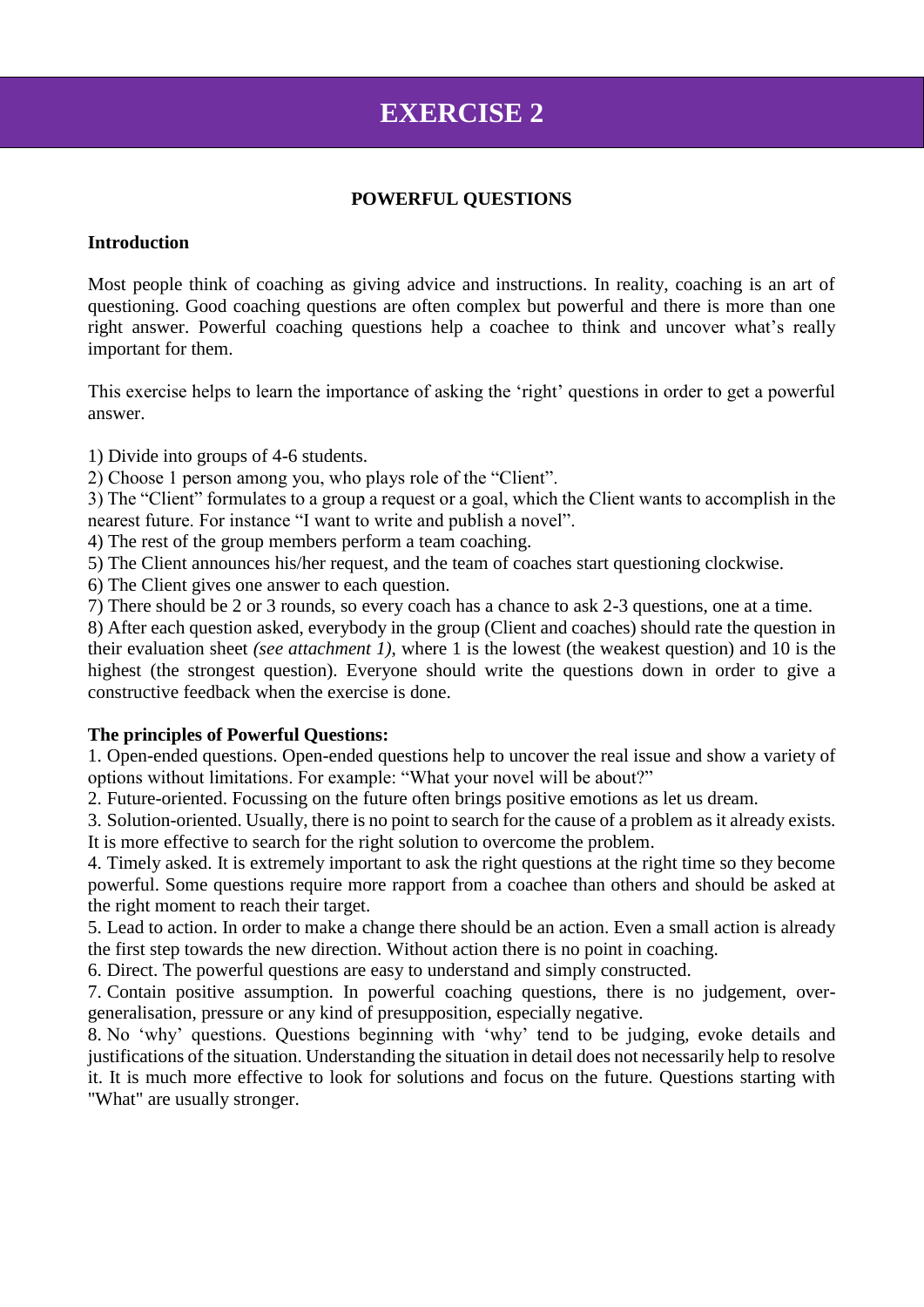Examples:

| <b>Weak questions</b>         | <b>Powerful questions</b>     |
|-------------------------------|-------------------------------|
| What should you do?           | What do you want?             |
| Whose fault is this?          | What is the solution?         |
| Why is this happening to you? | What can you learn from this? |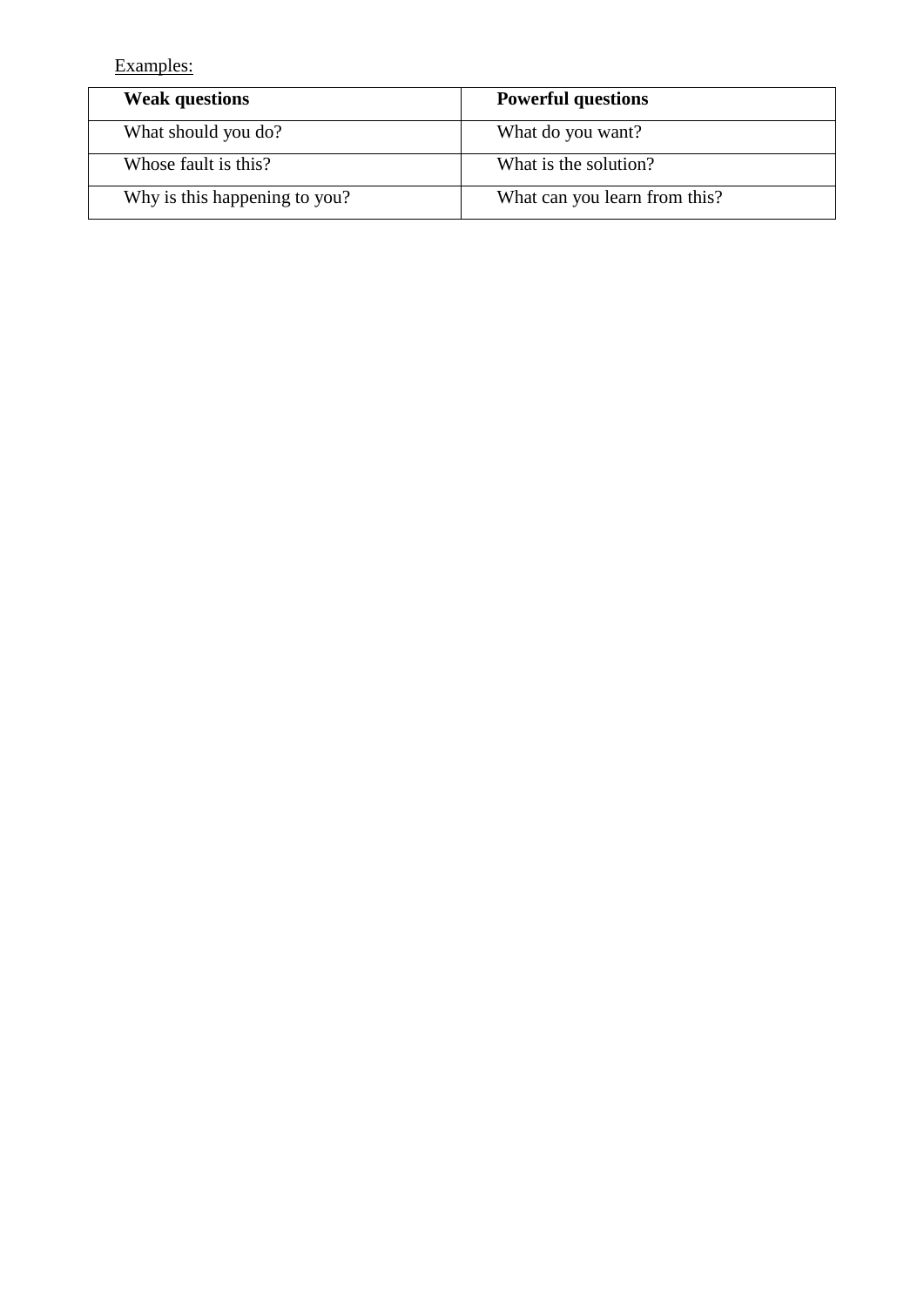## Attachment 1

## **Example of the evaluation sheet**

| Question | $\mathbf{1}$ | $\boldsymbol{2}$ | $\mathbf{3}$ | $\overline{\mathbf{4}}$ | $\overline{5}$ | 6 | $\overline{7}$ | 8 | $\boldsymbol{9}$ | 10 |
|----------|--------------|------------------|--------------|-------------------------|----------------|---|----------------|---|------------------|----|
|          |              |                  |              |                         |                |   |                |   |                  |    |
| Coach 1  |              |                  |              |                         |                |   |                |   |                  |    |
|          |              |                  |              |                         |                |   |                |   |                  |    |
|          |              |                  |              |                         |                |   |                |   |                  |    |
|          |              |                  |              |                         |                |   |                |   |                  |    |
|          |              |                  |              |                         |                |   |                |   |                  |    |
|          |              |                  |              |                         |                |   |                |   |                  |    |
|          |              |                  |              |                         |                |   |                |   |                  |    |
| Coach 2  |              |                  |              |                         |                |   |                |   |                  |    |
|          |              |                  |              |                         |                |   |                |   |                  |    |
|          |              |                  |              |                         |                |   |                |   |                  |    |
|          |              |                  |              |                         |                |   |                |   |                  |    |
|          |              |                  |              |                         |                |   |                |   |                  |    |
|          |              |                  |              |                         |                |   |                |   |                  |    |
|          |              |                  |              |                         |                |   |                |   |                  |    |
|          |              |                  |              |                         |                |   |                |   |                  |    |
|          |              |                  |              |                         |                |   |                |   |                  |    |

The client's request (shortly formulated):